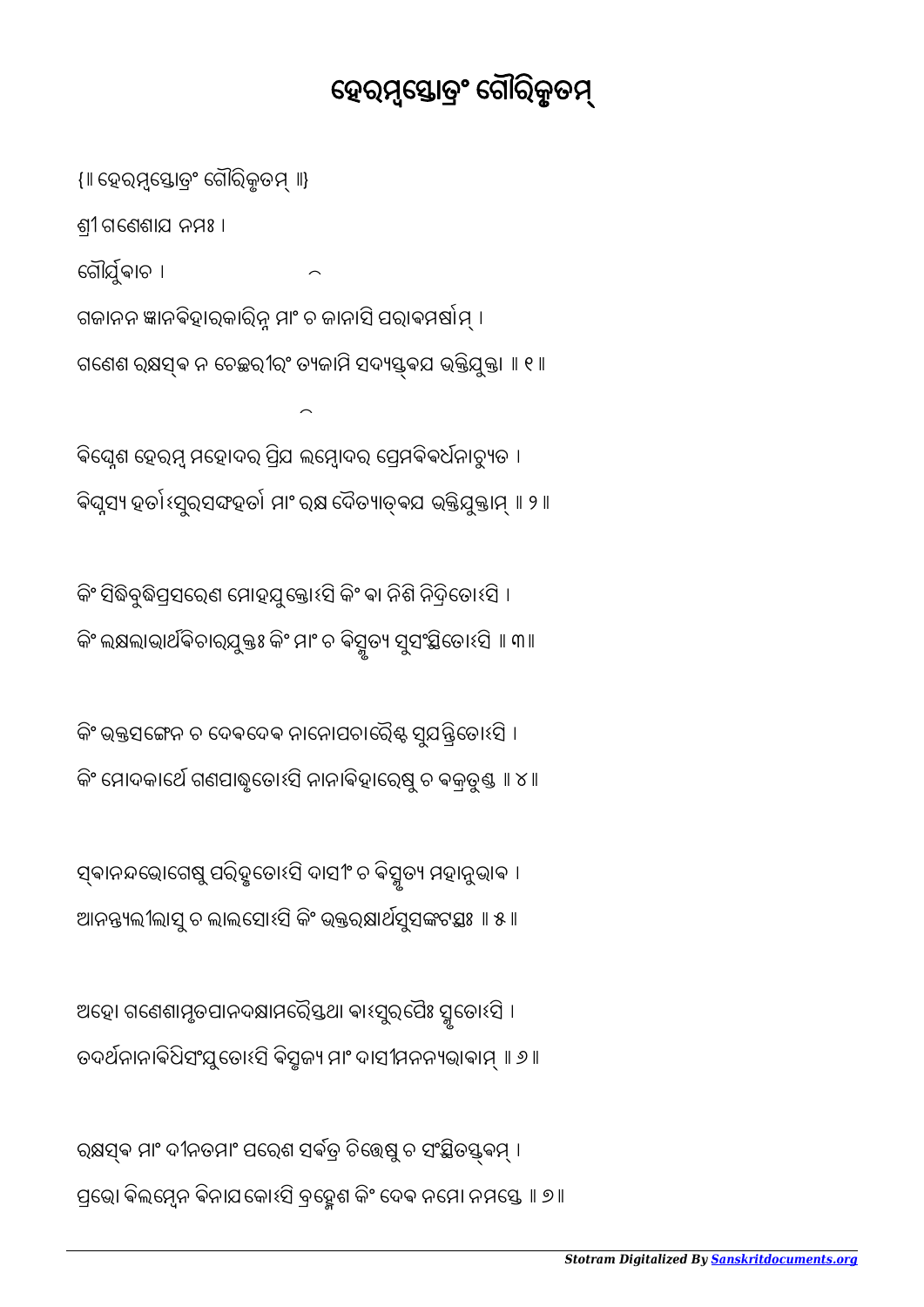Encoded by Karthik Chandan.P (kardan5380@yahoo.com)

ପାର୍ବତ୍ୟାଃ ସ୍ତବନଂ ଶୁତ୍ତ୍ବା ଗଜାନନଃ ସମାଯଯୌ । ଇତି ମୁଦ୍କଲପୁରାଶୋକ୍ତଂ ହେରମ୍ବସ୍ତୋତ୍ରଂ ସମ୍ପୂର୍ଣମ୍ ।

ତଂ ଦୃଷ୍ଟବା ପର୍ମାଣ୍ଟର୍ଯଂ ଭଯଭୀତୋ ମହେଶ୍ବରଃ । ସସ୍ମାର ଗଣପଂ ସୋଽପି ନିର୍ବିଘ୍ୱାର୍ଥଂ ପ୍ରଜାପତେ ॥ ୧୪ ॥

ତତଃ ସୋଽପି ଶିବଂ ବୀକ୍ଷ୍ୟାଲିଙ୍ଗିତୁଂ ଧବିତୋ।ଆଭବତ୍ । ଶିବସ୍ୟ ଶୂଲିକାଦୀନି ଶସ୍ତାଣି କୁଣ୍ଠିତାନି ବୈ ॥ ୧୩॥

ଗଣେଶଂ ମନସା ସ୍ମୃତ୍ତା ବୃଷାରୂଡଃ ସମାଯଯୋ । କ୍ଷଣେନ ଦୈତ୍ୟରାଜଂ ତଂ ଦୃଷ୍ଟ୍ବା ଡମରୁଣାହନତ୍ ॥ ୧୨॥

ସ୍ତୁବତ୍ୟାମେବ ପାର୍ବତ୍ୟାଂ ଶଙ୍କରେ। ବୋଧସଂଯୁତଃ । ବଭୂବ ଗଣପାନାଂ ବୈ ଶୁତ୍ବା ହାହାରବଂ ବିଧେଃ ॥ ୧୧॥

ରକ୍ଷ ରକ୍ଷ ଦଯାସିନ୍ଧୋସେରାଧାନ୍ମେ କ୍ଷମସ୍*ବ* ଚ । କ୍ଷଣେ କ୍ଷଣେ ତ୍ବହଂ ଦାସୀ ରକ୍ଷିତବ୍ୟା ବିଶେଷତଃ ॥ ୧୦ ॥

ଅହୋ ନ ଦୂରଂ ତବ କିଞ୍ଚିଦେବ କଥଂ ନ ବୁଦ୍ଧୀଶ ସମାଗତୋଽସି । ସୁଚିନ୍ତ୍ୟଦେବ ପ୍ରଜହାମି ଦେହଂ ଯଶଃ କରିଷ୍ୟେ ବିପରୀତମେବମ୍ ॥ ୯ ॥

ଭକ୍ତାଭିମାନୀତି ଚ ନାମ ମୁଖ୍ୟଂ ବେଦେ ତ୍ବଭାବାନ୍ ନହି ଚେନୁହାମୂନ୍ । ଆଗତ୍ୟ ହତ୍ବାଽଦିତିଜଂ ସୁରେଶ ମାଂ ରକ୍ଷ ଦାସୀଂ ଦ୍ରୁଦି ପାଦନିଷ୍ଠାମ୍ ॥ ୮ ॥